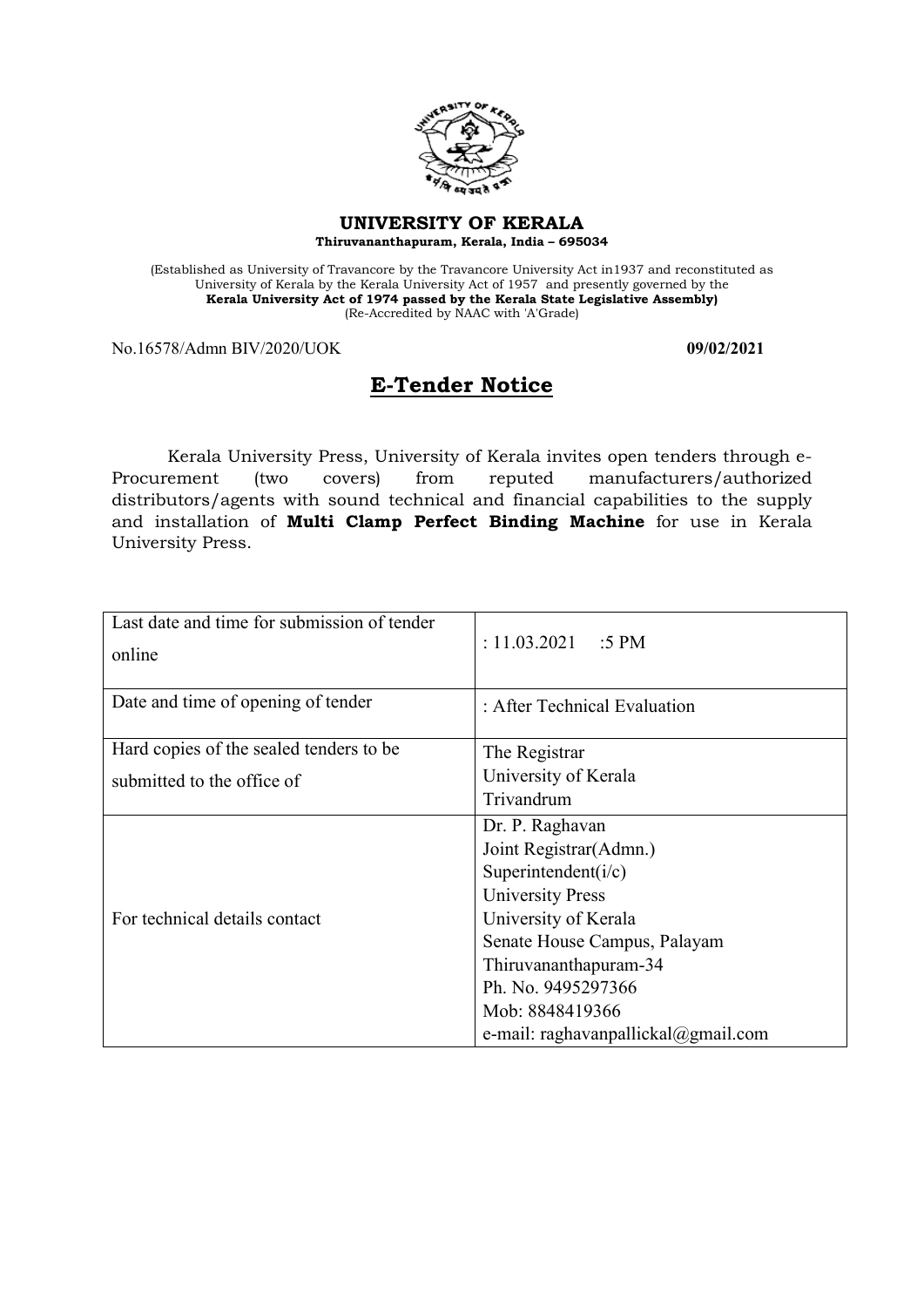# **Technical Specification**

# **MULTI CLAMP PERFECT BINDING MACHINE**

#### **Features:**

- 1. Travelling of clamps in line with the crucial binding station
- 2. Calibrated book clamps with thickness indications, single knob adjustments, easy change over.
- 3. Variable speed.
- 4. Continuous flow of clamps to the feed-instation with 'No book No Cover' System.
- 5. Milling cutter to remove paper in 'strips' to avoid paper dust.
- 6. Three roller gluing system with reverse spinner, calibrated head and trail and cut-off to avoid adhesive squeegee out / separate side gluing.
- 7. Separate side gluing station with tank and gluing dies.
- 8. Automatic pile type cover feeder with on line Creasing attachment (optional feeder tray for manual feeding of gate fold cover).
- 9. Pre-pasting station and moving type cover nipping station to handle high speed with accurate cover registration.
- 10. Built in safety systems with emergency stops, indicators for temperature and speed.
- 11. Settings for oblong book production as and when required.

### **Technical Data**

| Max. Book Size                                     | $-440$ mm x 230 mm.                                                                 |
|----------------------------------------------------|-------------------------------------------------------------------------------------|
| Min. Book Size                                     | $-140$ mm x 100 mm.                                                                 |
| Spine Thickness $\frac{\text{width}}{3}$ to 55 mm. |                                                                                     |
| Cover Size (Max.)                                  | $-440$ mm x 510 mm.                                                                 |
| Cover Size (Min.)                                  | $-140$ mm x 220 mm.                                                                 |
| Max. Speed                                         | - 2500 books per hour. (approximate)                                                |
| <b>Electrical Motors</b>                           | -9 HP, heaters 2.25 KW or to suit the mechanical<br>features of the machine.        |
| Electric Supply                                    | $-400 - 415$ V, 3 phase 50 Hz. or (Consistent with the<br>capacity of the machine.) |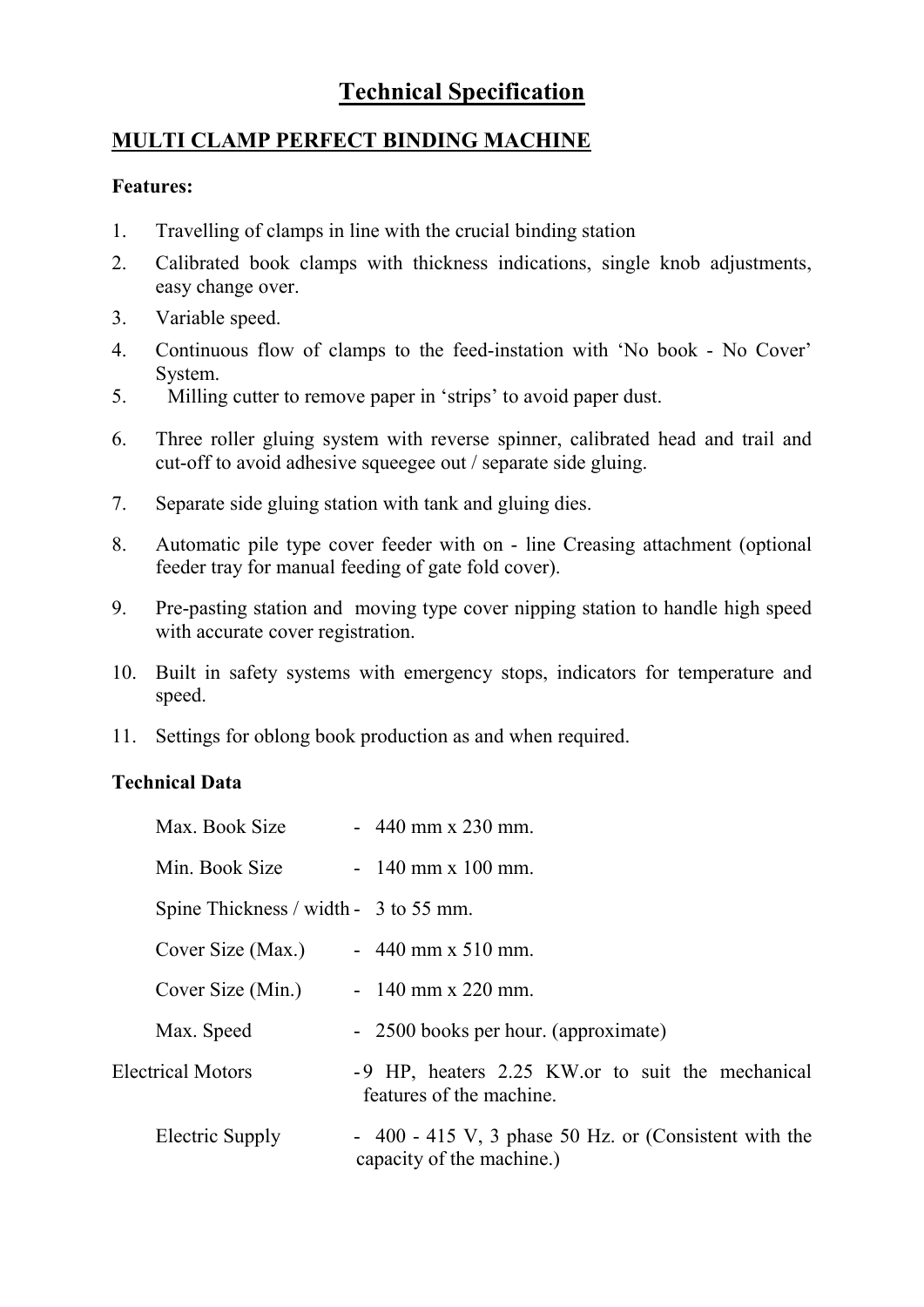#### **General Conditions:**

- 1. Every tenderer should submit Tender fee of **Rs. 2,500/-**
- 2. Every tenderer should submit an Earnest Money Deposit (EMD) of **Rs.25000/-**
- 3. The tender shall be submitted in the two bid viz. Technical Bid and Financial Bid. Only those qualified in technical bid will be eligible for participating in financial bid. A presentation regarding the technical specification and item to be supplied shall be done before the technical evaluation committee if requested.
- 4. The bidder should be a manufacturer or their dealer specifically authorized by the manufacturer to quote on their behalf for this tender as per Manufacturer Authorization From and Indian agents of foreign principals, if any, who must have designed, manufactured, tested and supplied the equipment(s) similar to the type specified in the "Technical Specification". Such equipment must be of the most recent series/models incorporating the latest improvements in design. The models should be in successful operation for at least one year as on date of Bid Opening.
- 5. **Compliance Statement**: Along with the technical details provide a tabular column indicating whether the equipment quoted by you meets the specifications by indicating 'YES' or 'NO'. If 'YES', support the claim by providing original brochures. **Venders should provide clear brochures/data sheets about the equipment and its working. Also include adequate proof for the claim regarding the performance.**

Complaints with the items supplied should be rectified /replaced to the satisfaction of the University by the suppliers at their own cost.

- 6. **Reference:** Names of Institutes with contact person and telephone/ email where similar equipment supplied by you inshall be mentioned in the bid.
- 7. Incomplete & conditional tenders and tenders received after the due date will be summarily rejected without assigning any reasons thereof.
- 8. The price should be inclusive of all taxes, duties, transportation, insurance, installation etc. Nothing extra will be paid in addition to the quoted rate. Any amount in Indian rupees for installation, commission, labour, spares, service etc shall be entered in item 2 of BoQ.The University Issue Essentiality Certificate, so tax should be quoted accordingly.
- 9. Payment Terms: 100% payment after Delivery and Installation. Release of 20% payment will be subject to the ascertainment of the production capacity of the equipment.